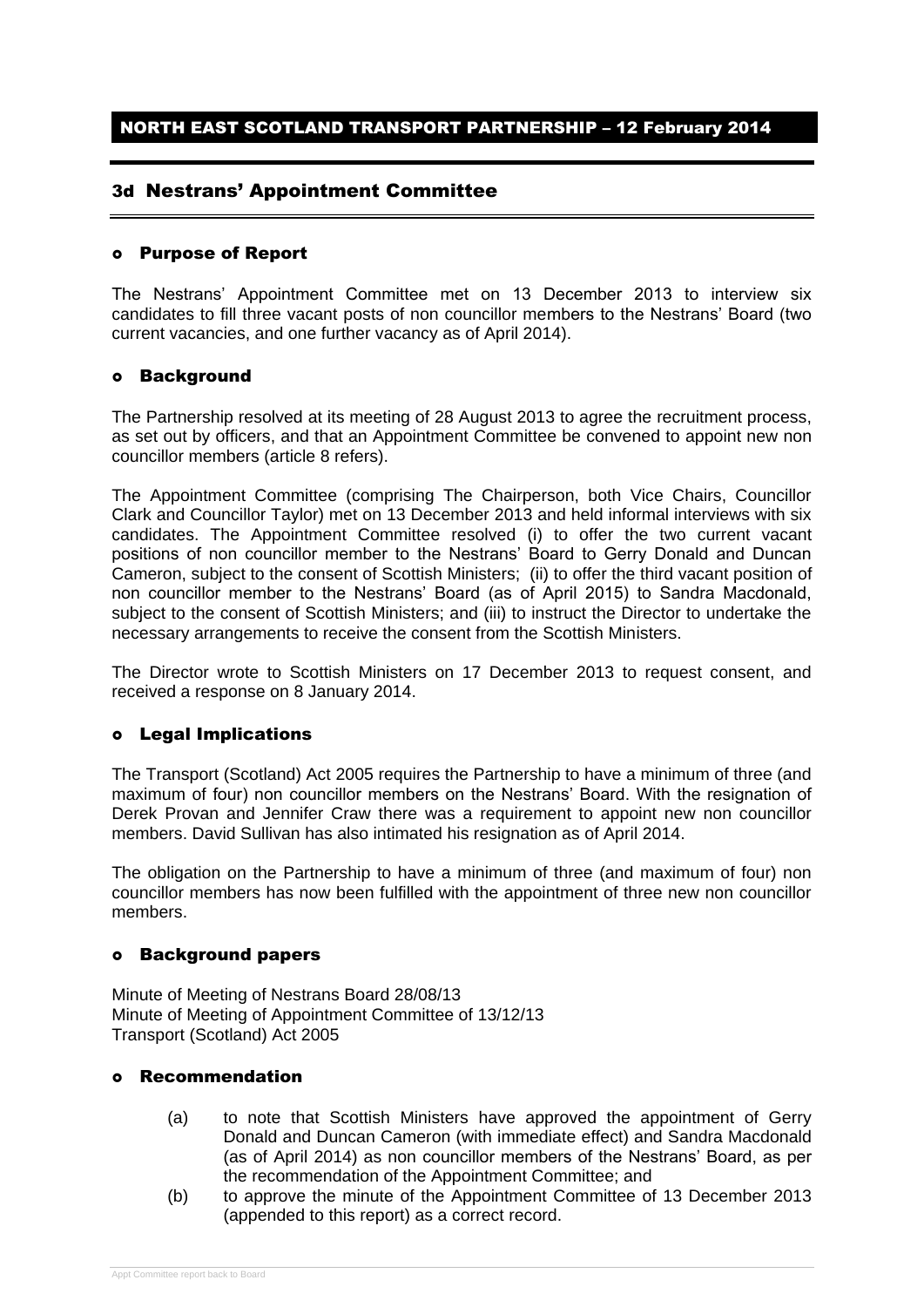### **NORTH EAST SCOTLAND TRANSPORT PARTNERSHIP APPOINTMENT COMITTEE**

Minute of Meeting of Nestrans' Appointment Committee

Woodhill House, Aberdeen 13 December 2013

Present: Councillor Peter Argyle (Chairperson); Eddie Anderson and Councillors Clark, Milne and Taylor.

In Attendance: Derick Murray, Nestrans, Dr Margaret Bochel and Stephen Archer, Advisers to the Board and Rebecka Coull (Clerk to the Board).

## **MEMBERSHIP OF APPOINTMENT COMMITTEE**

**1.** The Director advised that it had been his intention to include Eddie Anderson as a member of the Appointment Committee in his report to the Nestrans' Board of 28 August 2013, but that this had been omitted in error.

#### **The Committee resolved:**

to agree that Eddie Anderson join the Committee as a member on this day.

## **DECLARATIONS OF INTEREST**

Eddie Anderson declared an interest in the subject matter of the following paragraphs by virtue of two applicants being acquaintances (one applicant being a former Nestrans' Board member and one applicant being a member of the Chamber of Commerce). He did not feel that the nature of his interest required him to withdraw from the meeting.

Councillor Clark declared an interest in the subject matter of the following paragraphs by virtue of one of the applicants being known to him. He did not feel that the nature of his interest required him to withdraw from the meeting.

Councillor Milne declared an interest in the subject matter of the following paragraphs by virtue of one applicant being a former colleague, and two applicants being acquaintances. He did not feel that the nature of his interest required him to withdraw from the meeting.

Councillor Taylor declared an interest in the subject matter of the following paragraphs by virtue of two applicants being acquaintances. She did not feel that the nature of her interest required her to withdraw from the meeting.